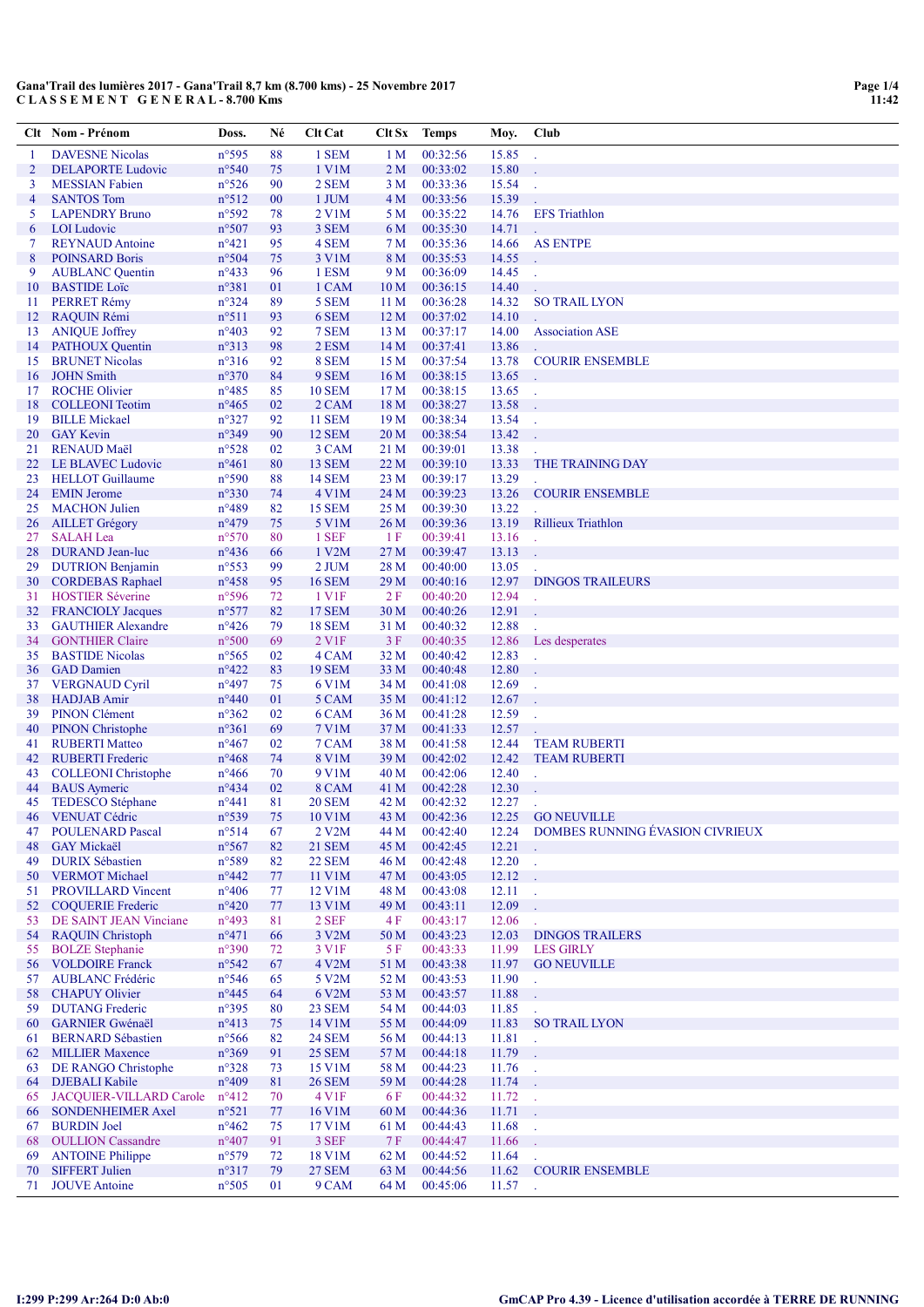|          | Clt Nom - Prénom                              | Doss.                            | Né       | <b>Clt Cat</b>                  | Clt Sx           | Temps                | Moy.           | Club                                                  |
|----------|-----------------------------------------------|----------------------------------|----------|---------------------------------|------------------|----------------------|----------------|-------------------------------------------------------|
| 72       | <b>NICOLAS Martin</b>                         | $n^{\circ}548$                   | 91       | <b>28 SEM</b>                   | 65 M             | 00:45:11             | 11.56          |                                                       |
| 73       | <b>ALERINI Baptiste</b>                       | $n^{\circ}368$                   | 81       | <b>29 SEM</b>                   | 66 M             | 00:45:14             | 11.54          |                                                       |
| 74       | <b>JERMER Thomas</b>                          | $n^{\circ}415$                   | 02       | <b>10 CAM</b>                   | 67 M             | 00:45:21             | 11.51          |                                                       |
| 75       | <b>MAI</b> Frédéric                           | $n^{\circ}346$                   | 62       | 7 V2M                           | 68 M             | 00:45:27             | 11.49          | <b>S/L EA VILLEFRANCHE</b>                            |
| 76       | <b>BON</b> Eric                               | $n^{\circ}532$                   | 64       | 8 V2M                           | 69 M             | 00:45:32             | 11.47          | DOMBES RUNNING EVASION CIVRIEUX                       |
| 77       | <b>SIMONETTI Eric</b>                         | $n^{\circ}455$                   | 60       | 9 V2M                           | 70 M             | 00:45:42             | 11.42          | <b>DINGOS TRAILEURS</b>                               |
| 78       | <b>MAZARS</b> Berangere                       | n°587                            | 73       | 5 V1F                           | 8F               | 00:45:47             | 11.40          |                                                       |
| 79<br>80 | <b>GUEST Michel</b><br><b>MAQRAN Siham</b>    | $n^{\circ}502$<br>$n^{\circ}524$ | 56<br>76 | $1$ V $3M$<br>6 V <sub>1F</sub> | 71 M<br>9F       | 00:45:51<br>00:46:20 | 11.39<br>11.27 | game of trail<br>DOMBES RUNNING ÉVASION CIVRIEUX      |
| 81       | <b>ABIREZ Badr-eddine</b>                     | $n^{\circ}350$                   | 75       | 19 V1M                          | 72 M             | 00:46:44             | 11.17          |                                                       |
| 82       | <b>DELZANNO</b> Jordane                       | $n^{\circ}359$                   | 79       | <b>30 SEM</b>                   | 73 M             | 00:46:48             | 11.16          |                                                       |
| 83       | <b>CORNU Cyrille</b>                          | $n^{\circ}463$                   | 77       | 20 V1M                          | 74 M             | 00:47:00             | 11.11          | <b>DINGOS TRAILEURS</b>                               |
| 84       | <b>NEUMANN Camille</b>                        | $n^{\circ}541$                   | 93       | 4 SEF                           | 10F              | 00:47:04             | 11.09          | Ensemble au somment                                   |
| 85       | <b>DENIS Célian</b>                           | $n^{\circ}$ 552                  | 02       | 11 CAM                          | 75 M             | 00:47:24             | 11.01          |                                                       |
| 86       | <b>DAVID Clément</b>                          | $n^{\circ}400$                   | 01       | 12 CAM                          | 76 M             | 00:47:30             | 10.99          | <b>GO NEUVILLE</b>                                    |
| 87       | <b>TALAMON Beatrice</b>                       | $n^{\circ}478$                   | 69       | 7 V1F                           | 11F              | 00:47:30             | 10.99          |                                                       |
| 88       | <b>FORGE Anton</b>                            | $n^{\circ}$ 563                  | 01       | 13 CAM                          | 77 M             | 00:47:31             | 10.99          |                                                       |
| 89       | <b>DULAC</b> Aurelien                         | $n^{\circ}457$                   | 02       | 14 CAM                          | 78 M             | 00:47:36             | 10.97          |                                                       |
| 90       | <b>PRENAT Thibaut</b>                         | $n^{\circ}476$                   | 81       | <b>31 SEM</b>                   | 79 M             | 00:47:43             | 10.94          |                                                       |
| 91       | <b>MERCIER Bénédicte</b>                      | $n^{\circ}347$                   | 77       | 8 V1F                           | 12F              | 00:47:58             | 10.88          |                                                       |
| 92<br>93 | <b>LIVENAIS Cédric</b>                        | $n^{\circ}491$<br>$n^{\circ}447$ | 76       | 21 V1M<br>1 CAF                 | 80 M             | 00:48:10<br>00:48:27 | 10.84<br>10.78 | DOMBES RUNNING ÉVASION CIVRIEUX                       |
| 94       | <b>BONIN-RUIZ Alice</b><br><b>BONIN Eric</b>  | $n^{\circ}446$                   | 02<br>64 | 10 V2M                          | 13F<br>81 M      | 00:48:30             | 10.77          | DOMBES RUNNING ÉVASION CIVRIEUX                       |
| 95       | <b>PARENT Laurie</b>                          | $n^{\circ}382$                   | 84       | 5 SEF                           | 14F              | 00:48:33             | 10.75          |                                                       |
| 96       | <b>MATHIAS Roland</b>                         | $n^{\circ}356$                   | 64       | 11 V2M                          | 82 M             | 00:48:46             | 10.70          |                                                       |
| 97       | <b>GRENIER Pierre</b>                         | $n^{\circ}550$                   | 67       | 12 V2M                          | 83 M             | 00:48:55             | 10.67          |                                                       |
| 98       | <b>MARTIN Liliane</b>                         | $n^{\circ}358$                   | 65       | 1 V <sub>2F</sub>               | 15F              | 00:49:00             | 10.65          |                                                       |
| 99       | <b>BOULY Jean-paul</b>                        | $n^{\circ}533$                   | 52       | 2 V3M                           | 84 M             | 00:49:01             | 10.65          | <b>BR</b>                                             |
|          | 100 RUIZ Nathalie                             | $n^{\circ}$ 535                  | 73       | 9 V1F                           | 16F              | 00:49:03             | 10.64          | Dombes Running Evasion                                |
|          | 101 CANTAT Philippe                           | $n^{\circ}480$                   | 67       | 13 V <sub>2</sub> M             | 85 M             | 00:49:05             | 10.64          | AJT                                                   |
|          | 102 RUAUDEL Clemence                          | $n^{\circ}$ 568                  | 85       | 6 SEF                           | 17F              | 00:49:16             | 10.60          |                                                       |
| 103      | <b>DUBOIS Jean-yves</b>                       | $n^{\circ}449$                   | 76       | 22 V1M                          | 86 M             | 00:49:22             | 10.58          |                                                       |
|          | 104 CLAUDEL Herve                             | $n^{\circ}329$                   | 74       | 23 V1M                          | 87 M             | 00:49:24             | 10.57          |                                                       |
|          | 105 CHEVALLIER Marie                          | $n^{\circ}401$                   | 80       | 7 SEF                           | 18 F             | 00:49:26             | 10.56          | DOMBES RUNNING ÉVASION CIVRIEUX                       |
|          | 106 GENIN Charlyn                             | $n^{\circ}513$                   | 88       | 8 SEF                           | 19F              | 00:49:29             | 10.55          |                                                       |
|          | 107 PASTRE Dominique                          | $n^{\circ}527$                   | 72       | 24 V1M                          | 88 M             | 00:49:37             | 10.52          |                                                       |
| 108      | <b>JEFFREY Diane</b><br>109 FRANCHINO Thierry | $n^{\circ}483$<br>$n^{\circ}352$ | 73<br>64 | 10 V1F<br>14 V <sub>2</sub> M   | 20 F<br>89 M     | 00:49:43<br>00:49:55 | 10.50<br>10.46 | DOMBES RUNNING ÉVASION CIVRIEUX<br><b>GO NEUVILLE</b> |
| 110      | <b>BOUSQUET Carole</b>                        | $n^{\circ}307$                   | 81       | 9 SEF                           | 21F              | 00:49:59             | 10.44          |                                                       |
| 111      | <b>IACOVELLI</b> Estelle                      | $n^{\circ}477$                   | 85       | <b>10 SEF</b>                   | 22F              | 00:50:04             | 10.43          |                                                       |
|          | 112 PENIN David                               | $n^{\circ}425$                   | 84       | <b>32 SEM</b>                   | 90 M             | 00:50:09             | 10.41          |                                                       |
|          | 113 OUTURQUIN Cédric                          | $n^{\circ}341$                   | 80       | <b>33 SEM</b>                   | 91 M             | 00:50:20             | 10.37          | les beaufs                                            |
|          | 114 BOUVIER Philippe                          | $n^{\circ}345$                   | 65       | 15 V2M                          | 92 M             | 00:50:23             | 10.36          |                                                       |
|          | 115 ERARD Gwladys                             | $n^{\circ}506$                   | 94       | <b>11 SEF</b>                   | 23 F             | 00:50:26             | 10.35          |                                                       |
|          | 116 BOURNE Pascal                             | $n^{\circ}547$                   | 64       | 16 V2M                          | 93 M             | 00:50:39             | 10.31          |                                                       |
|          | 117 VAUBOIN Christophe                        | $n^{\circ}$ 536                  | 75       | 25 V1M                          | 94 M             | 00:50:46             | 10.28          |                                                       |
|          | 118 LIPOFF Boris                              | $n^{\circ}451$                   | 90       | <b>34 SEM</b>                   | 95 M             | 00:51:01             | 10.23          |                                                       |
|          | 119 MEUNIER Thiebault                         | $n^{\circ}584$                   |          | <b>35 SEM</b>                   | 96 M             | 00:51:05             | 10.22          |                                                       |
|          | 120 CORDEBAS Ariane                           | $n^{\circ}454$                   | 69       | 11 V1F                          | 24 F             | 00:51:16             | 10.18          | <b>DINGOS TRAILERS</b>                                |
|          | 121 DOZOL Jerome<br>122 PAYET Jean baptiste   | $n^{\circ}516$<br>$n^{\circ}481$ | 83<br>73 | <b>36 SEM</b><br>26 V1M         | 97 M<br>98 M     | 00:51:18<br>00:51:21 | 10.18<br>10.17 | <b>DINGOS TRAILEURS</b>                               |
|          | 123 HENNOUNI Mohamed                          | $n^{\circ}375$                   | 81       | <b>37 SEM</b>                   | 99 M             | 00:51:27             | 10.15          | <b>LES LUCIOLES DE MONTDOR</b>                        |
|          | 124 BRUNSTEIN Florian                         | $n^{\circ}518$                   | 96       | 3 ESM                           | 100 <sub>M</sub> | 00:51:30             | 10.14          |                                                       |
|          | 125 DUBOST Frédéric                           | $n^{\circ}319$                   | 64       | 17 V2M                          | 101 M            | 00:51:41             | 10.10          | <b>GO NEUVILLE</b>                                    |
|          | 126 BOUDIER Gregoire                          | $n^{\circ}301$                   | 72       | 27 V1M                          | 102 <sub>M</sub> | 00:51:53             | 10.06          |                                                       |
|          | 127 ROUX Anthony                              | $n^{\circ}498$                   | 01       | 15 CAM                          | 103 M            | 00:51:55             | 10.06          |                                                       |
|          | 128 MERCHADOU Léo                             | $n^{\circ}452$                   | 02       | 16 CAM                          | 104 <sub>M</sub> | 00:51:59             | 10.04          |                                                       |
|          | 129 CARRET Muriel                             | $n^{\circ}501$                   | 62       | 2 V <sub>2F</sub>               | 25 F             | 00:52:16             | 9.99           | DOMBES RUNNING ÉVASION CIVRIEUX                       |
|          | 130 CHALAYER Océane                           | n°394                            | 89       | <b>12 SEF</b>                   | 26 F             | 00:52:23             | 9.97           |                                                       |
|          | 131 LAVAL Arnaud                              | $n^{\circ}$ 559                  | 75       | 28 V1M                          | 105 M            | 00:52:37             | 9.92           |                                                       |
|          | 132 MALLET Noëmie                             | $n^{\circ}509$                   | 02       | 2 CAF                           | 27F              | 00:52:45             | 9.90           |                                                       |
|          | 133 BROUSSE Betty                             | $n^{\circ}495$                   | 95       | <b>13 SEF</b>                   | 28 F             | 00:52:53             | 9.87           |                                                       |
|          | 134 MARTIN Maelis                             | $n^{\circ}424$                   | 01       | 3 CAF                           | 29 F             | 00:52:56             | 9.86           | cadets                                                |
|          | 135 MACHON Camille                            | $n^{\circ}488$                   | 84       | <b>14 SEF</b>                   | 30 F             | 00:53:01             | 9.85           |                                                       |
|          | 136 VINUESA Véronique<br>137 FRESNEAU Sylvie  | $n^{\circ}469$<br>$n^{\circ}588$ | 69       | 12 V1F<br>3 V <sub>2F</sub>     | 31 F             | 00:53:04             | 9.84<br>9.81   | AJT                                                   |
|          | 138 MILESI Mathilde                           | $n^{\circ}519$                   | 62<br>96 | 1 ESF                           | 32 F<br>33 F     | 00:53:15<br>00:53:20 | 9.79           | t,                                                    |
|          | 139 PATUREL Sophie                            | $n^{\circ}591$                   | 74       | 13 V1F                          | 34 F             | 00:53:25             | 9.77           | <b>AJT</b>                                            |
|          | 140 CHAREYRE Philippe                         | $n^{\circ}308$                   | 62       | 18 V2M                          | 106 <sub>M</sub> | 00:53:29             | 9.76           |                                                       |
|          | 141 ROUX Michel                               | $n^{\circ}537$                   | 61       | 19 V <sub>2</sub> M             | 107 <sub>M</sub> | 00:53:31             | 9.76           | ÷,                                                    |
|          | 142 RODRIGUEZ-DELSIGNORE C n°365              |                                  | 02       | 4 CAF                           | 35F              | 00:53:33             | 9.75           | $\mathbb{Z}^2$                                        |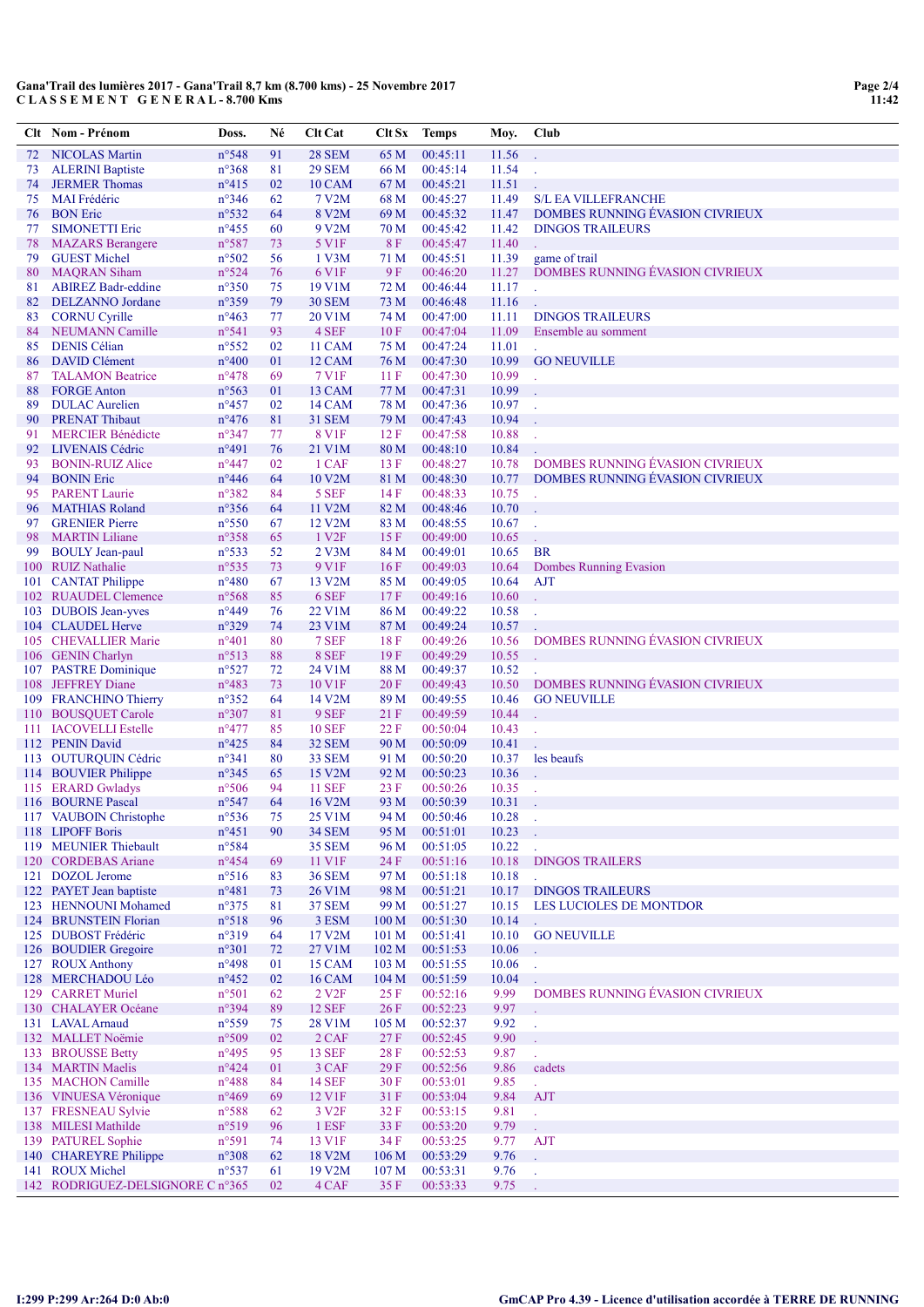|            | Clt Nom - Prénom                                  | Doss.                              | Né       | <b>Clt Cat</b>                 | Clt Sx                               | <b>Temps</b>         | Moy.         | Club                                             |
|------------|---------------------------------------------------|------------------------------------|----------|--------------------------------|--------------------------------------|----------------------|--------------|--------------------------------------------------|
| 143        | <b>EUDIER Clara</b>                               | $n^{\circ}430$                     | 02       | 5 CAF                          | 36 F                                 | 00:53:36             | 9.74         |                                                  |
| 144        | <b>TALANDIER Alexi</b>                            | $n^{\circ}438$                     | 88       | <b>15 SEF</b>                  | 37F                                  | 00:53:39             | 9.73         |                                                  |
|            | 145 LOCQUET Marie-anaïs                           | $n^{\circ}379$                     | 93       | <b>16 SEF</b>                  | 38 F                                 | 00:53:44             | 9.71         |                                                  |
| 146        | <b>BOUFFROY Florence</b><br>147 COUILLOUD Herve   | $n^{\circ}$ 557<br>$n^{\circ}$ 558 | 68<br>68 | 4 V <sub>2F</sub><br>20 V2M    | 39F<br>108 M                         | 00:53:48<br>00:53:51 | 9.70<br>9.69 |                                                  |
| 148        | <b>LECLERCO Nicolas</b>                           | $n^{\circ}351$                     | 79       | <b>38 SEM</b>                  | 109 <sub>M</sub>                     | 00:53:54             | 9.69         |                                                  |
|            | 149 HAMAILI Elisa                                 | $n^{\circ}572$                     | 01       | 6 CAF                          | 40 F                                 | 00:53:58             | 9.68         |                                                  |
| 150        | <b>MOLINA Elena</b>                               | n°348                              | 82       | <b>17 SEF</b>                  | 41 F                                 | 00:54:00             | 9.67         |                                                  |
| 151        | <b>MERCURIO Nicolas</b>                           | $n^{\circ}344$                     | 70       | 29 V1M                         | 110 <sub>M</sub>                     | 00:54:01             | 9.67         |                                                  |
|            | 152 KWIECIAK Thierry                              | $n^{\circ}335$                     | 74       | 30 V1M                         | 111 M                                | 00:54:04             | 9.66         |                                                  |
| 153        | <b>ANIQUE-DUPLAN Anais</b><br>154 BARNAVON Alice  | $n^{\circ}402$<br>$n^{\circ}523$   | 94<br>92 | <b>18 SEF</b><br><b>19 SEF</b> | 42 F<br>43 F                         | 00:54:16<br>00:54:19 | 9.62<br>9.61 | <b>Association ASE</b>                           |
| 155        | <b>ENGEL Gaetan</b>                               | $n^{\circ}397$                     | 91       | <b>39 SEM</b>                  | 112 M                                | 00:54:30             | 9.58         |                                                  |
| 156        | <b>FRAPPAZ Valentine</b>                          | $n^{\circ}372$                     | 93       | <b>20 SEF</b>                  | 44 F                                 | 00:54:35             | 9.56         | Les Lucioles de Montdor                          |
| 157        | <b>MARTIN Karine</b>                              | n°339                              | 78       | 14 V1F                         | 45 F                                 | 00:54:40             | 9.55         |                                                  |
| 158        | <b>JOLIVET</b> Sebastien                          | $n^{\circ}310$                     | 79       | <b>40 SEM</b>                  | 113 M                                | 00:54:55             | 9.51         |                                                  |
|            | 159 GAILLARD Julie                                | n°309                              | 83       | <b>21 SEF</b>                  | 46 F                                 | 00:55:06             | 9.48         |                                                  |
| 160<br>161 | <b>SAROLI Romain</b><br><b>CHAPUY</b> Janine      | $n^{\circ}474$<br>$n^{\circ}444$   | 79<br>69 | 41 SEM<br>15 V1F               | 114 M<br>47 F                        | 00:55:08<br>00:55:18 | 9.47<br>9.44 |                                                  |
| 162        | <b>MERLIN</b> Marie-france                        | $n^{\circ}580$                     | 70       | 16 V1F                         | 48 F                                 | 00:55:25             | 9.42         |                                                  |
| 163        | <b>BONDOUX Florence</b>                           | $n^{\circ}366$                     | 72       | 17 V1F                         | 49 F                                 | 00:55:52             | 9.34         |                                                  |
| 164        | <b>ROUSSEAU Claire</b>                            | $n^{\circ}367$                     | 75       | 18 V1F                         | 50 F                                 | 00:55:57             | 9.33         |                                                  |
| 165        | <b>DEBADIER Anne</b>                              | $n^{\circ}503$                     | 70       | 19 V1F                         | 51 F                                 | 00:56:03             | 9.32         |                                                  |
|            | 166 VINCENT Xavier                                | n°391                              | 71       | 31 V1M                         | 115 M                                | 00:56:06             | 9.31         | <b>CORCY ENDURANCE</b>                           |
| 167<br>168 | <b>HORTOUL Laetitia</b><br><b>BENOIT</b> Jeoffrey | $n^{\circ}384$<br>n°386            | 86<br>87 | <b>22 SEF</b><br>42 SEM        | 52 F<br>116 M                        | 00:56:09<br>00:56:13 | 9.30<br>9.29 |                                                  |
| 169        | <b>TESTUD Celine</b>                              | $n^{\circ}459$                     | 72       | 20 V1F                         | 53 F                                 | 00:56:17             | 9.28         | <b>AJT</b>                                       |
| 170        | <b>ROPOSTE Franck</b>                             | $n^{\circ}439$                     | 88       | 43 SEM                         | 117 <sub>M</sub>                     | 00:56:26             | 9.25         |                                                  |
| 171        | <b>ELIE Frédéric</b>                              | $n^{\circ}312$                     | 73       | 32 V1M                         | 118 <sub>M</sub>                     | 00:56:32             | 9.23         |                                                  |
| 172        | <b>BROUSSE</b> Veronique                          | n°398                              | 73       | 21 V1F                         | 54 F                                 | 00:56:39             | 9.22         | <b>AJT</b>                                       |
|            | 173 TESTUD Jean michel                            | $n^{\circ}460$                     | 69       | 33 V1M                         | 119 <sub>M</sub>                     | 00:56:41             | 9.21         | <b>AJT</b>                                       |
| 174<br>175 | <b>RUIZ Xavier</b><br><b>BRUN Marc</b>            | n°399<br>n°499                     | 70<br>64 | 34 V1M<br>21 V2M               | 120 <sub>M</sub><br>121 <sub>M</sub> | 00:56:47<br>00:56:53 | 9.19<br>9.18 | <b>AJT</b><br>t.                                 |
| 176        | <b>CHANCENOTTE Cécile</b>                         | $n^{\circ}482$                     | 84       | <b>23 SEF</b>                  | 55 F                                 | 00:56:58             | 9.16         |                                                  |
| 177        | <b>MARIN</b> Lucile                               | $n^{\circ}396$                     | 92       | <b>24 SEF</b>                  | 56 F                                 | 00:57:00             | 9.16         |                                                  |
|            | 178 GUEHERY Benoit                                | $n^{\circ}373$                     | 93       | 44 SEM                         | 122 M                                | 00:57:04             | 9.15         | LES LUCIOLES DE MONTDOR                          |
| 179        | <b>CHASSIGNOL Lisa</b>                            | $n^{\circ}486$                     | 01       | 7 CAF                          | 57 F                                 | 00:57:08             | 9.14         |                                                  |
|            | 180 DUTANG Stéphane                               | $n^{\circ}496$<br>$n^{\circ}551$   | 88       | 45 SEM<br>22 V1F               | 123 <sub>M</sub><br>58 F             | 00:57:19<br>00:57:24 | 9.11<br>9.10 |                                                  |
| 181<br>182 | <b>GIROUDON</b> Sandra<br><b>SEMINARA Arlette</b> | $n^{\circ}411$                     | 78<br>51 | 1 V3F                          | 59F                                  | 00:57:26             | 9.09         |                                                  |
| 183        | <b>PRINCE Caroline</b>                            | $n^{\circ}$ 534                    | 89       | <b>25 SEF</b>                  | 60 F                                 | 00:57:32             | 9.07         |                                                  |
| 184        | <b>BOISSE Sabine</b>                              | $n^{\circ}$ 564                    | 62       | 5 V <sub>2F</sub>              | 61 F                                 | 00:57:37             | 9.06         |                                                  |
| 185        | <b>CHAMPION Estelle</b>                           | $n^{\circ}494$                     | 74       | 23 V1F                         | 62 F                                 | 00:57:41             | 9.05         |                                                  |
| 186        | <b>CHARTIER Deborah</b>                           | $n^{\circ}543$                     | 80       | <b>26 SEF</b>                  | 63 F                                 | 00:57:44             | 9.04         |                                                  |
| 187        | <b>PRIGNON Didier</b>                             | $n^{\circ}363$                     | 68<br>78 | 22 V2M<br>24 VIF               | 124M<br>64 F                         | 00:57:47<br>00:57:51 | 9.04<br>9.02 | TROP CONTENTE !!!!                               |
|            | 188 PAVIET Ingrid<br>189 TAMI Jean-philippe       | $n^{\circ}322$<br>$n^{\circ}321$   | 74       | 35 V1M                         | 125 <sub>M</sub>                     | 00:57:54             | 9.02         | <b>TROP CONTENTE !!!!</b>                        |
|            | 190 HAEZEBROUCK Pierre                            | $n^{\circ}315$                     | 73       | 36 V1M                         | 126 <sub>M</sub>                     | 00:57:55             | 9.01         | BIG5                                             |
|            | 191 CLAYETTE Carole                               | $n^{\circ}$ 554                    | 72       | 25 V1F                         | 65 F                                 | 00:58:02             | 9.00         |                                                  |
|            | 192 CLAYETTE Sebastien                            | $n^{\circ}$ 555                    | 01       | 17 CAM                         | 127 <sub>M</sub>                     | 00:58:33             | 8.92         |                                                  |
|            | 193 MIRANDA Pauline                               | $n^{\circ}549$                     | 90       | <b>27 SEF</b>                  | 66 F                                 | 00:58:36             | 8.91         |                                                  |
|            | 194 HORTOUL Thomas<br>195 CHEVRERE Denis          | $n^{\circ}408$<br>$n^{\circ}333$   | 88<br>52 | <b>46 SEM</b><br>3 V3M         | 128 <sub>M</sub><br>129 <sub>M</sub> | 00:58:41<br>00:58:43 | 8.90<br>8.89 |                                                  |
|            | 196 POULENARD Vanessa                             | n°385                              | 89       | <b>28 SEF</b>                  | 67 F                                 | 00:58:50             | 8.87         |                                                  |
|            | 197 LIMONCHE Kévin                                | $n^{\circ}582$                     | 96       | 4 ESM                          | 130 <sub>M</sub>                     | 00:58:58             | 8.85         | <b>ORANGE BLEUE GENAY</b>                        |
|            | 198 MEUNIER Thibault                              | $n^{\circ}272$                     | 91       | 47 SEM                         | 131 M                                | 00:59:00             | 8.85         | <b>ORANGE BLEUE GENAY</b>                        |
|            | 199 GRENOUILLAT Pauline                           | n°593                              | 89       | <b>29 SEF</b>                  | 68 F                                 | 00:59:07             | 8.83         |                                                  |
|            | 200 FLAHAUT Manon<br>201 HUGUET Coralie           | n°389<br>$n^{\circ}$ 556           | 02<br>75 | 8 CAF<br>26 V1F                | 69 F<br>70 F                         | 00:59:16<br>00:59:19 | 8.81<br>8.80 | <b>LES GIRLY</b><br><b>CLUB DINGOS TRAILEURS</b> |
|            | 202 REY Muriel                                    | $n^{\circ}456$                     | 77       | 27 V1F                         | 71 F                                 | 00:59:22             | 8.79         |                                                  |
|            | 203 FAURE Valerie                                 | n°383                              | 77       | 28 V1F                         | 72 F                                 | 00:59:25             | 8.79         |                                                  |
|            | 204 GRENOUILLAT Christelle                        | n°594                              | 85       | <b>30 SEF</b>                  | 73 F                                 | 00:59:28             | 8.78         |                                                  |
|            | 205 SEIBERT Charles                               | $n^{\circ}574$                     | 58       | 4 V3M                          | 132 M                                | 00:59:30             | 8.77         | <b>AJT</b>                                       |
|            | 206 DONZELLE Valérie                              | $n^{\circ}569$                     | 83       | <b>31 SEF</b>                  | 74 F                                 | 01:00:13             | 8.67         | game of trail                                    |
|            | 207 BALAY Sylvette<br>208 BALAY Vincent           | $n^{\circ}560$<br>$n^{\circ}561$   | 69<br>66 | 29 V1F<br>23 V <sub>2</sub> M  | 75 F<br>133 M                        | 01:00:28<br>01:00:36 | 8.63<br>8.62 |                                                  |
|            | 209 IMBERT Virginie                               | $n^{\circ}450$                     | 78       | 30 V1F                         | 76 F                                 | 01:00:42             | 8.60         |                                                  |
|            | 210 FOURNIER Sandrine                             | $n^{\circ}520$                     | 81       | <b>32 SEF</b>                  | 77 F                                 | 01:00:57             | 8.57         |                                                  |
|            | 211 ALBERT Elisa                                  | $n^{\circ}517$                     | 83       | <b>33 SEF</b>                  | 78 F                                 | 01:01:10             | 8.53         |                                                  |
|            | 212 MERCIER Christian                             | $n^{\circ}304$                     | 54       | 5 V3M                          | 134 M                                | 01:01:12             | 8.53         |                                                  |
|            | 213 GUERNIER Anne lise                            | $n^{\circ}405$                     | 83       | <b>34 SEF</b>                  | 79 F                                 | 01:01:15             | 8.52         |                                                  |